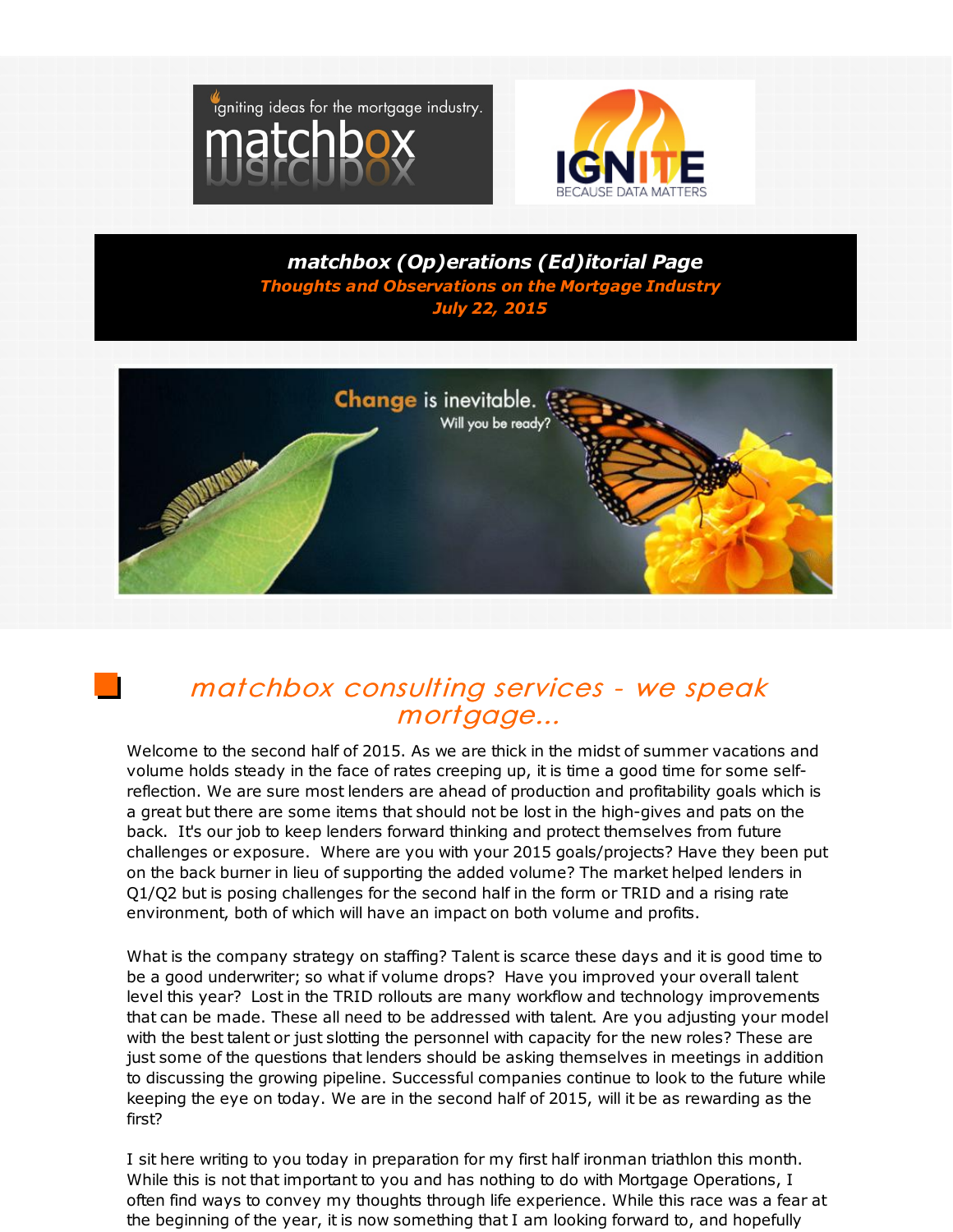finishing. In one of my morning runs, where my mind often wanders, I began to equate my process of getting ready for the race to challenge that lenders have in preparing for TRID and believe it or not, there are bunch of similarities. I am not sure I will do a great job in connecting these two but here goes...

### **Preparation is key**

There is no way that I could have been ready for this race if I started training this week or even a few weeks back. I had to begin training for a race in July in January to prepare my body and mind. In case you did not hear, the TRID implementation date was pushed back from August 1st to October 1st and then to October 3rd. I can confidently say that very little, if any, company's would have been ready by August 1st and the CFPB responded (even if they are classifying the delay as a technical oversight) and provided us with additional training time to get ready for the changes. I have seen some smart companies hold serve, moving forward as if the deadline was August 1st and I have seen others take a deep breath and say they will start looking at this again around Labor Day. Whereas I thought that the Aug 1st date was too early for multiple reasons, I do think that the October 3rd date provides a good amount of time to allow all lenders to prepare for the upcoming changes. If lenders are not ready by October 3rd, it will be their own fault.

### **Make a plan, and follow it**

Prepping for the race required a plan of specific workouts to get to a point where you should be prepared by race date. Unlike TRID, there are multiple plans out there for this purpose but the thought process is the same. You should have developed a TRID migration plan which should include a due diligence period, development changes and implementation, testing, training, feedback and responses, and finally implementation. These changes are not ones that you can pick up a few weeks before and make the required changes without wreaking havoc on your staff and clients. Lenders need to have an implementation plan that leads up to October 3rd. If you have not drafted this plan already, it should be completed in the next week or so. Once the plan is created, then you are ready to move onto the next key. Note: Lenders should really be working through the guts of their plan now leaving the next two months for final testing, training and revisions. Fail to prepare and prepare to fail, right?

You cannot do this on your own. I would not be here today in prep for the race without a good support team. My group continues to push me and holds me accountable to the plan of being prepared and getting ready. There were many dark winter mornings where I would have much rather rolled over and stayed in bed but I knew there were multiple people waiting for me which pushed me to get out and stick to the plan. TRID prep is no different. The TRID changes cannot be implemented by Compliance and Technology departments alone. While they are important pieces, there are other vital people that need to be involved in the process. Loan Officers, Processors, Closers, Secondary, as well as management members need to be involved in the implementation, providing feedback and most importantly partake in the training plan. If you are a member of these departments and not being asked for your opinion, get involved. You opinion matters and no one person or department should be managing the TRID project on their own. Oh, and these other departments cannot be 'too busy' with volume to play their part.

## **Invest some time to educate yourself**

If you have some time try doing a Google search with the word TRID in it and see how many options just come up in the selection window. There is more content and resources out there than you can read by October so take some time to read up on the changes and prepare yourself. Do not wait for the company provided training email or guide. You should have a base of understanding before this comes out and will set you apart from your peers.

## **Expect the unexpected**

We could have the best training plan, execute it perfectly and could still wake up to a thunderstorm or get multiple flats on the bike. Lenders could plan and test as much as possible and still have unforeseen bumps come up in the road that will cause you to adjust strategies. During your testing and training phases, you should be looking into the 'what if's' as we approach October 3rd. Take real life scenarios that you are working through today